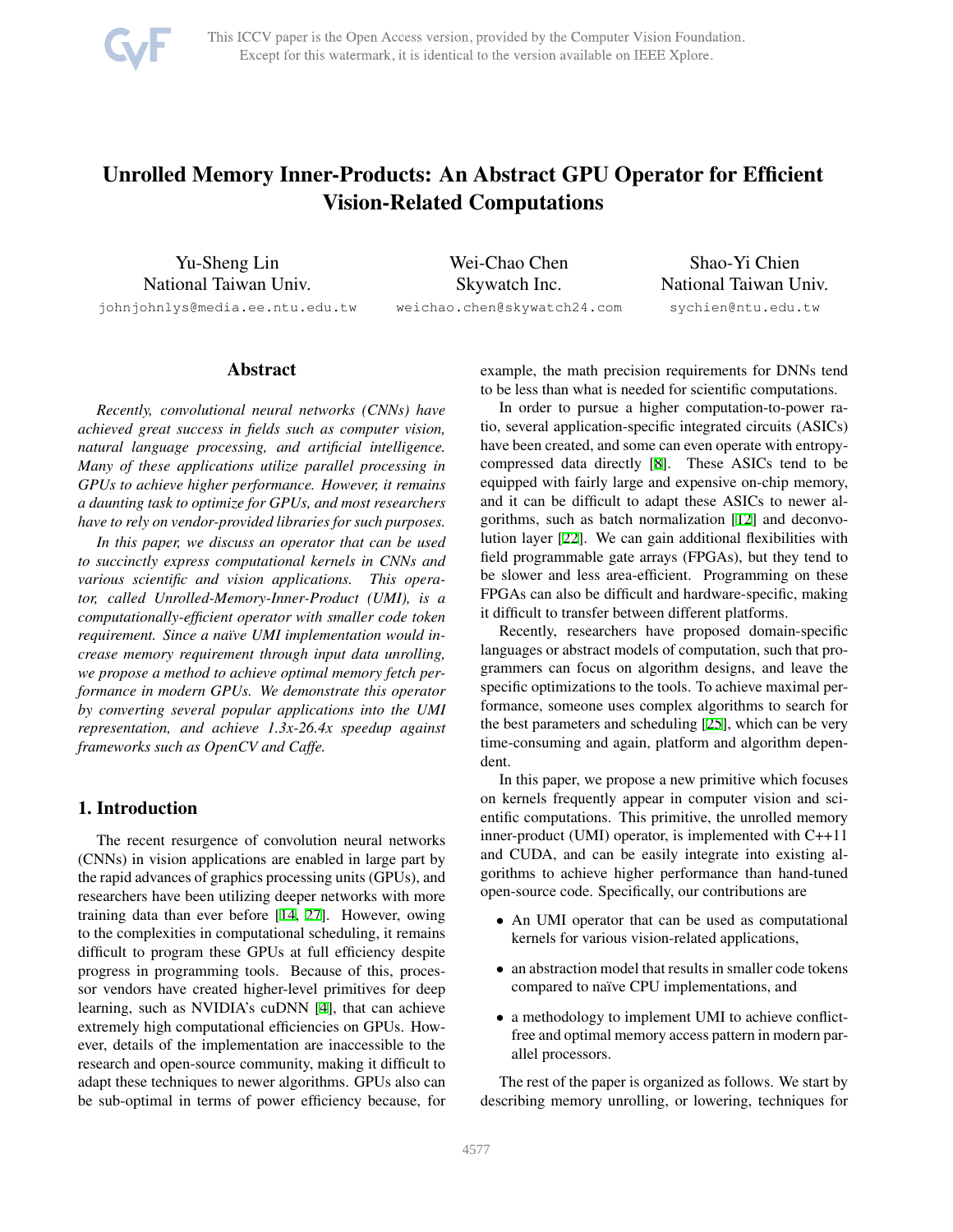<span id="page-1-1"></span>

<span id="page-1-0"></span>(a) Convolution via unrolled matrix multiplication (b) A naïve implementation (c) Unroll via shared memory (d) Direct implementation Figure 1. Taxonomy of convolution techniques. The implementation difficulty increases from (b) to (d). The proposed operator is simple to implement as if in (b), but its memory efficiency is equivalent to (d).

CNN, and generalize the techniques to the proposed UMI operator. We then describe how to implement this operator on NVIDIA GPUs, utilize it on several relevant applications, and compare the efficiency of our operator against state-of-the-art implementations.

# 2. Related Work

High-Performance CNN Implementations. Figure [1](#page-1-0) shows the taxonomy of convolution techniques, which is the core kernel operation in CNNs. Many CNN implementations on GPUs inherit techniques directly from linear algebra libraries [[15,](#page-7-7) [20](#page-7-8)], which tend to be highly-optimized routines that rely on non-disclosed knowledge about GPU designs. Algorithms reducing to these primitives can utilize these libraries to achieve fairly good performance. For example, Caffe [[13\]](#page-7-9) and early versions of cuDNN [\[4](#page-7-2)] unroll the input feature maps into matrices, and compute convolution through matrix multiplications similar to Figure [1\(a\).](#page-1-1) Vasilache *et al*. [\[30](#page-8-0)] converts the problem to frequency domain, but this approach is more suitable for larger kernel sizes.

Unrolling the input data can be expensive, so it is preferable to unroll as late as possible on, say, the cache or on-chip memory. For example in DianNao [[2\]](#page-7-10), a  $(16 \times 16)$ -by- $(16)$ matrix-vector processor is used for both CNN and FC layers as in Figure [1\(c\)](#page-1-2); Lavin *et al*. [\[16](#page-7-11)] implement an optimized version of convolution directly on the GPUs; Chen *et al*. [\[3](#page-7-12)] create a systolic array architecture to tackle this problem as in Figure [1\(d\)](#page-1-3).

<span id="page-1-3"></span><span id="page-1-2"></span>Abstract Computational Models. Several domainspecific languages have been designed to overcome the difficulties in developing for various GPUs or ASICs platforms. Programs are represented in abstract models and compiled to kernels specifically optimized for target platforms. For example, Pochoir and PolyMage [[28,](#page-7-13) [19\]](#page-7-14) support stencil and resample operations such as Harris Corner [\[10](#page-7-15)] and PDE solving. Halide [[25\]](#page-7-6) defines images as N-dimension functions, and describes the image pipelines as functional compositions. It also includes an auto-tuning framework by searching through all parameters within the image pipeline; In their recent work [\[18](#page-7-16)], the tuning time is decreased by limiting the parameter search space. Darkroom [[11\]](#page-7-17), a subset of Halide, retains the stencil operations and uses linear programming to determine the number of buffers during hardware architecture generation.

Our research is also related to MapReduce [\[6](#page-7-18), [5\]](#page-7-19), where a map function maps the input to  $(key, value)$  pairs, and then matched data are collected and joined by a reduce function. In this context, programmers only need to define some critical strategy functions and do not need to worry about implementation details. Convolution Engine [[24\]](#page-7-20) is a hardware map-reduce engine with restrictions; it only allows mapping and reduction within a local window with simple pre-defined operators on basic types, such as addition, multiplication and logic.

# 3. The UMI Operator

Given an input image A and a kernel B, a convolution between them produces a new image C, where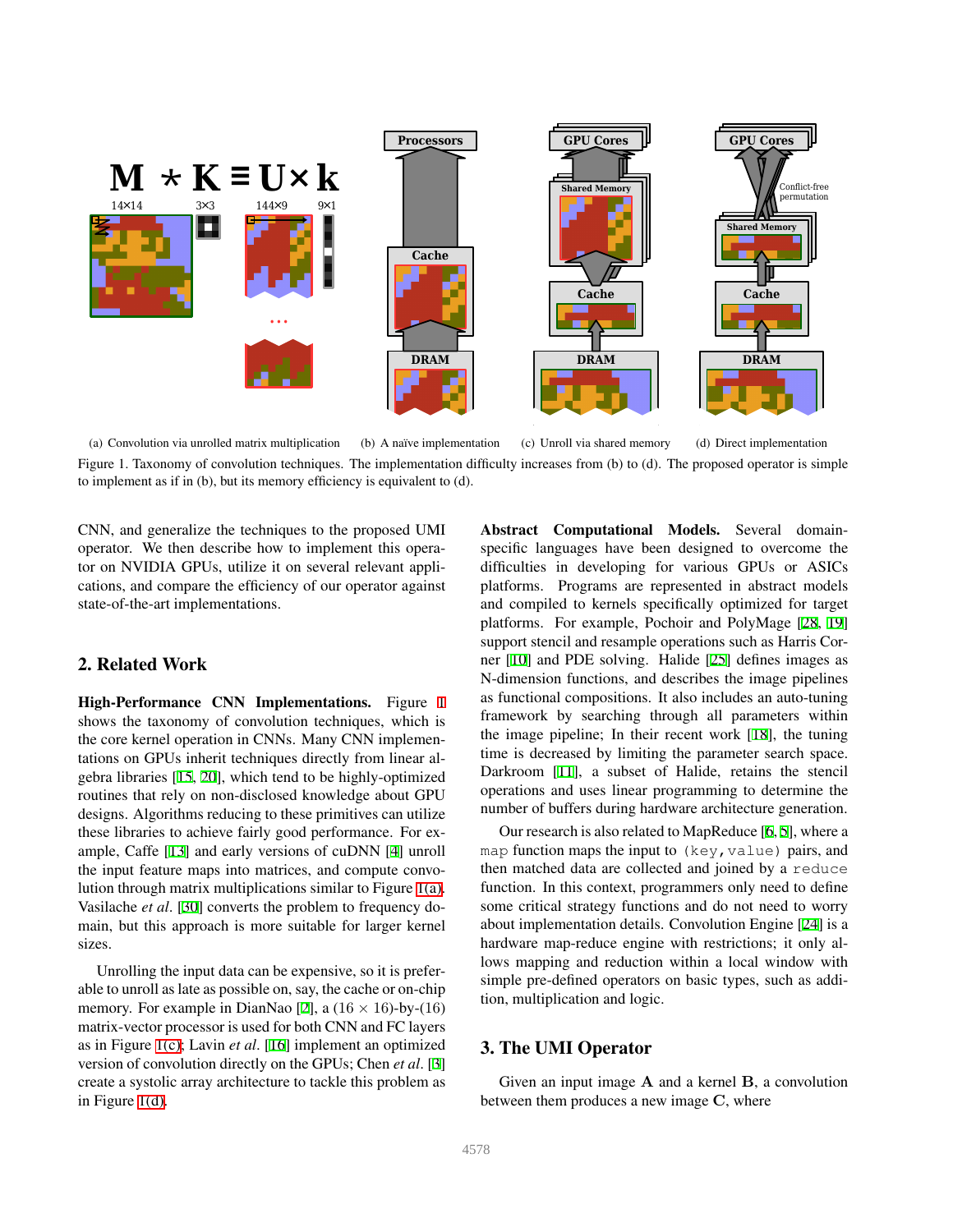

An early CNN implementation technique involves converting convolutions into matrix multiplications (Figure [1\(a\)](#page-1-1)). This method is still being used in the open-source implementation of Caffe. This process requires unrolling the input image A and vectorizing the kernel B, which allows one to convert convolutions into GEMVs (GEneral Matrix-Vector multiplication), as shown in Eq. [\(2](#page-2-0)),

<span id="page-2-0"></span>

For simplicity, we will denote the unrolled input of A in Eq. [\(2](#page-2-0)) as  $U_1(A)$ , which we shall formally define later.

#### 3.1. Generalized Inner-Product

Pushing the process to extreme, we could unroll both the input and the kernel to the same sizes. In Eq. ([3\)](#page-2-1), we apply a different unroll operator to B by repeatedly stacking the kernels,

<span id="page-2-1"></span>
$$
U_2(\mathbf{B}) = \begin{bmatrix} b_{00} & b_{01} & b_{10} & b_{11} \\ b_{00} & b_{01} & b_{10} & b_{11} \\ \vdots & \vdots & \ddots & \vdots \end{bmatrix}, \quad (3)
$$

and the GEMV in Eq. [\(2](#page-2-0)) can be reformulated into Eq. [\(4](#page-2-2)), which defines a UMI operator::

<span id="page-2-2"></span>
$$
U_1(\mathbf{A}) \odot U_2(\mathbf{B}), \tag{4}
$$

where ⊙ is a generalized inner-product operator between two vectors, and Eq. ([4\)](#page-2-2) is just a convenient notation which means  $\odot$  is applied to every rows of  $U_1(\mathbf{A})$ and  $U_2(\mathbf{B})$ . When  $\odot$  is defined as the dot-product, Eq. [\(4](#page-2-2)) exactly produces the same results as Eq. ([2\)](#page-2-0); when  $\mathbf{v}_1 \odot \mathbf{v}_2 \equiv \max(\mathbf{v}_1^T \mathbf{v}_2, 0),$  Eq. [\(4](#page-2-2)) produces a CNN+ReLU layer; when  $\mathbf{v}_1 \odot \mathbf{v}_2 \equiv ||\mathbf{v}_1 - \mathbf{v}_2||_1$ , this operator can express patch-wise differences such as motion estimation or stereo matching.

We will demonstrate later that with the formal definition of  $U(\cdot)$ , many vision or scientific kernels can be expressed through the UMI operator.

<span id="page-2-3"></span>

(a) Convolution: each row in  $U(A)$  is a local window from A.

<span id="page-2-4"></span>

<span id="page-2-5"></span>(b) Matrix multiplication: each row in  $U(\mathbf{B})$  is a column from  $\mathbf{B}$ . Figure 2. Different memory layouts of Eq. [\(4\)](#page-2-2) when the UMI operator is used to represent different tasks.

<span id="page-2-6"></span>

<span id="page-2-7"></span>Figure 3. (a) illustrates accessing an element of  $U(A)$  with indices  $\mathbf{p} = (1, 1), \mathbf{a} = (2)$ ; (b) shows that the footprint of a sub-tensor in  $U(\cdot)$  is also a sub-tensor in the original tensor.

#### 3.2. Tensor Representation of Unrolling  $U(\cdot)$

Figure [2\(a\)](#page-2-3) shows the detailed memory layout of Eq. [\(2](#page-2-0),[3\)](#page-2-1), where rows and columns of  $U_1(\mathbf{A})$  and  $U_2(\mathbf{B})$  are assigned with grid indices like  $(0, 0)$ ,  $(0, 1)$ ,  $(0, 2)$ ,  $(1, 0) \cdots$ . Figure [2\(b\)](#page-2-4) illustrates another layout when the desired task is GEMM (GEneral Matrix-Matrix multiplication). Increasing an index component in an unrolled matrix, says  $U_1(\mathbf{A})$ , corresponds to travelling along a particular axis at a certain stride in the original matrices A, and such correspondences are highlighted with colored numbers and arrows in Figure [2.](#page-2-5) Notice that some components may have zero stride where the values are just repeated, and their corresponding arrows are omitted in the original matrices B.

Based on the discussions above, the operator  $U(\cdot)$  is actually a function mapping a tensor to another, and Figure [2](#page-2-5) is a visualization of flattening high-dimensional tensors  $U_1(A)$  and  $U_2(B)$  into 2D matrices. The flattening pro-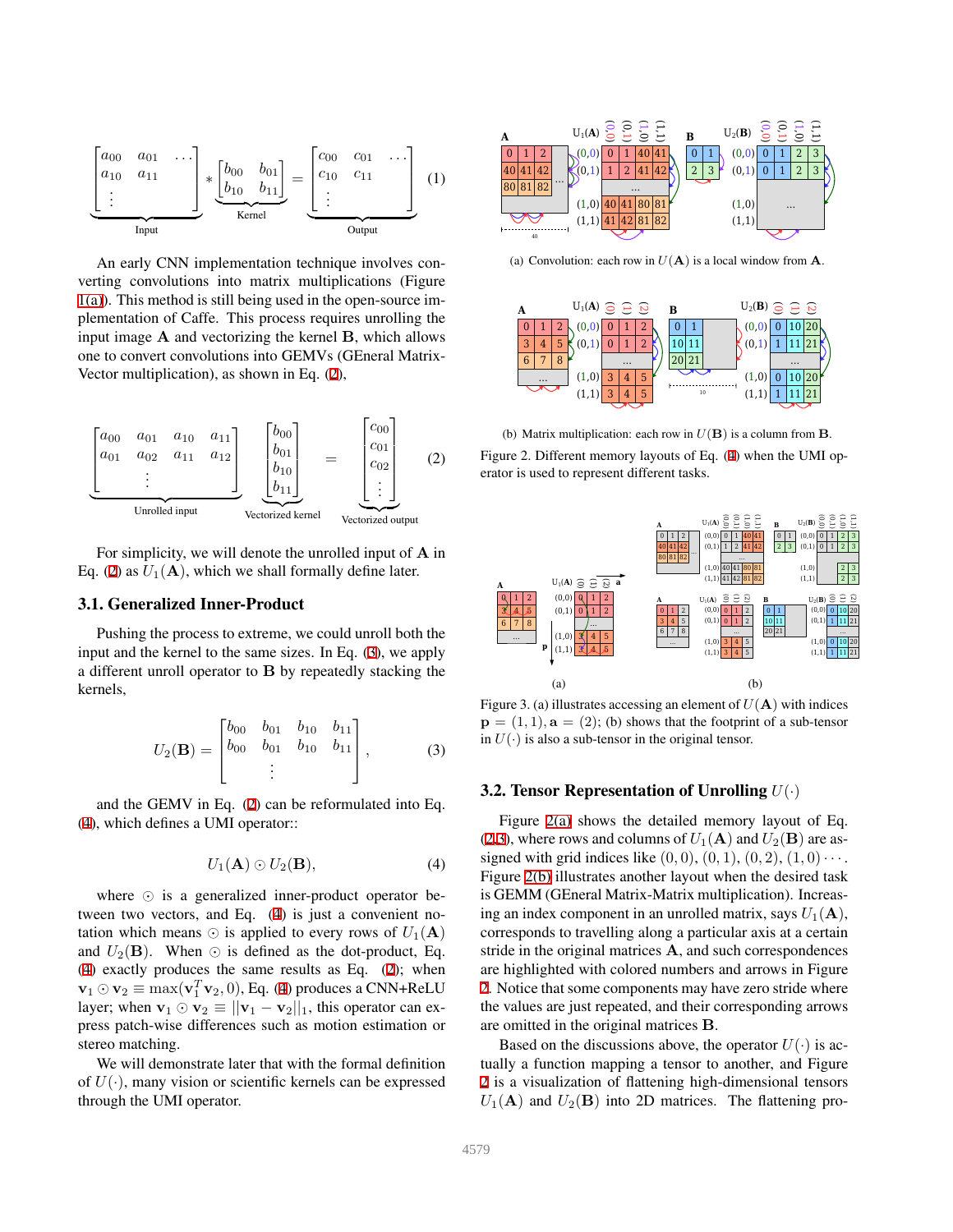cess is based on splitting the tensor indices into two parts, row indices p and column indices a, and we use the notation  $U(\mathbf{A})_{\mathbf{p},\mathbf{a}}$  to refer to one element in the unrolled tensors. Changing the j-th component of the indices  $k_j$ , which might belong to either p or a, is equivalent to moving along a particular axis  $d_i$  of **A** with a certain stride and offset  $s_j, o_j$ :

<span id="page-3-0"></span>
$$
U(\mathbf{A})_{\mathbf{p},\mathbf{a}} = \mathbf{A}_{\mathbf{x}}, \text{ where } x_i = \sum_j \delta_{i,d_j} (k_j s_j + o_j). \quad (5)
$$

The equation above first calculates an indices x with p, a and unroll parameters  $d_i, s_j, o_j$ , then uses x to locate a specific element  $A_x$  in  $A$ .

Figure [3\(a\)](#page-2-6) illustrates access of element  $U_1(\mathbf{A})_{(1,1),(2)}$ , which is equal to accessing  $A_{(1,2)} = 5$  by moving down once and toward the right twice on A.

#### <span id="page-3-3"></span>3.3. The Programmatic Aspect of UMI

In the previous section we define  $U(A)$  as a tensor, but from the programmatic view  $U(A)$  is a function object, or a functor, constructed by binding the unroll parameters and underlying tensor  $A$  to a function. Accessing the element  $U(\mathbf{A})_{\mathbf{p},\mathbf{a}}$  then becomes calling the functor  $U(\mathbf{A})$  with arguments p and a to locate the element in A by an inverse lookup with Eq. [\(5](#page-3-0)). As a result, programmers simply code as if they were operating on the large unrolled tensors  $U(\mathbf{A})$ , while the *on-the-fly unroll via loop-up* mechanism prevents the overhead of actually storing  $U(\mathbf{A})$ .

In the detailed implementation, the operator ⊙ is not necessarily limited to a binary operator, so Eq. ([4\)](#page-2-2) can be rewritten to a more general form:

$$
U_3(\mathbf{C}), \dots = \odot (U_1(\mathbf{A}), U_2(\mathbf{B}), \dots), \tag{6}
$$

where the operator ⊙ becomes a callable function with multiple arguments and returns. We will later illustrate the usefulness of such generalization by applying UMI to more computational kernels in Section [5.](#page-5-0) Also, since vectorizing can be considered as a special case of unrolling, we write the vectorized C of Eq. [\(2](#page-2-0)) as  $U_3(\mathbf{C})$ , which make the abstraction more concise and simple to implement.

# 4. Tile-Based Execution Partition

A basic implementation of the UMI operator includes several nested *for loops*, and is therefore well suited for parallel processing. Before presenting the algorithm, we would like to point out the necessity to represent ⊙ as a *strategy class*, as shown through an example in Listing [1](#page-3-1),

```
Listing 1. The ⊙ definition for CNN+ReLU layer
class ReLUStratgy {
   float act;
   void PreLoop() \{act = 0; \}
```
**void** Loop(**float** a, **float** b) {act += a\*b;} **float** PostLoop() {**return** max(act,0);} };

Here, PreLoop initializes the activation value act to zero, and then Loop is called over the range of rows to accumulate the pairwise products to act. Finally PostLoop returns the activation value max(act,0) as the output. Procedure [1](#page-3-2) shows the pseudo code of a basic UMI operator.

<span id="page-3-2"></span>

| <b>Procedure 1</b> The basic UMI algorithm                                                      |  |  |  |
|-------------------------------------------------------------------------------------------------|--|--|--|
| <b>Input:</b> Unrolled memory $U_1(\mathbf{A}), U_2(\mathbf{B}), U_3(\mathbf{C})$               |  |  |  |
| <b>Input:</b> 4D parallelism size $w_p = (w_1, w_2, w_3, w_4)$                                  |  |  |  |
| <b>Input:</b> 4D accumulation size $\mathbf{w}_a = (w_4, w_5, w_6, w_7)$                        |  |  |  |
| <b>Input:</b> Inner-product strategy UmiStrategy                                                |  |  |  |
| for p in NDRange( $w_p$ ) do                                                                    |  |  |  |
| UmiStrategy umi; {Initialize a class object}                                                    |  |  |  |
| umi.PreLoop();                                                                                  |  |  |  |
| for a in NDRange( $w_a$ ) do                                                                    |  |  |  |
| umi.Loop $(U_1(\mathbf{A})_{\mathbf{p},\mathbf{a}}, U_2(\mathbf{B})_{\mathbf{p},\mathbf{a}})$ ; |  |  |  |
| end for                                                                                         |  |  |  |
| $U_3(\mathbf{C}) = \text{umi.PostLoop}$ ();                                                     |  |  |  |
| end for                                                                                         |  |  |  |

In Procedure [1](#page-3-2), the *for loop* indices p, a are exactly the row and column indices as shown in Figure [3\(a\),](#page-2-6) and the sizes of  $U_1(\mathbf{A})$  and  $U_2(\mathbf{B})$  are both  $\mathbf{w}_p \times \mathbf{w}_q$ . The outer loop of Procedure [1](#page-3-2) can be parallelized easily, and the *onthe-fly unroll* mechanism described in Section [3.3](#page-3-3) can benefit from caches. When different elements in  $U_1(A)$  or  $U_2(\mathbf{B})$  refer to the same elements in the original **A** or **B**, duplicated access can be eliminated by caches and thus the traffic to the main memory can be greatly reduced.

However, for GPU-friendly implementations, additional considerations must be taken. GPUs tend to have very long cache latency, and it is useful to provide a faster scratchpad memory for threads in the same processing groups. Such memory, called shared memory in CUDA or local memory in OpenCL, has a much higher throughput and lower latency compared to the cache, and we shall next explain how to take advantage of shared memory with the UMI operator.

# <span id="page-3-4"></span>4.1. Tiled Parallel Execution

For a UMI operator to support tiled execution, we can simply divide  $U_1(A)$  and  $U_2(B)$  into sub-tensors of size  $t_p \times t_a$ . Figure [3\(b\)](#page-2-7) highlights some sub-tensors from Fig-ure [2](#page-2-5) with  $(\mathbf{t}_p, \mathbf{t}_a) = ((2, 2), (1, 2))$  and  $((2, 2), (2))$ , respectively. From the figure it can be observed that, for any arbitrary tensor  $A$  and it's unrolled version  $U(A)$ , each sub-tensor  $U(\mathbf{A})^{\text{sub}}$  of  $U(\mathbf{A})$  can be fully defined by a subtensor  $A^{sub}$  of A. The *i*-th side length of tensor  $A^{sub}$  is calculated by this footprint analysis: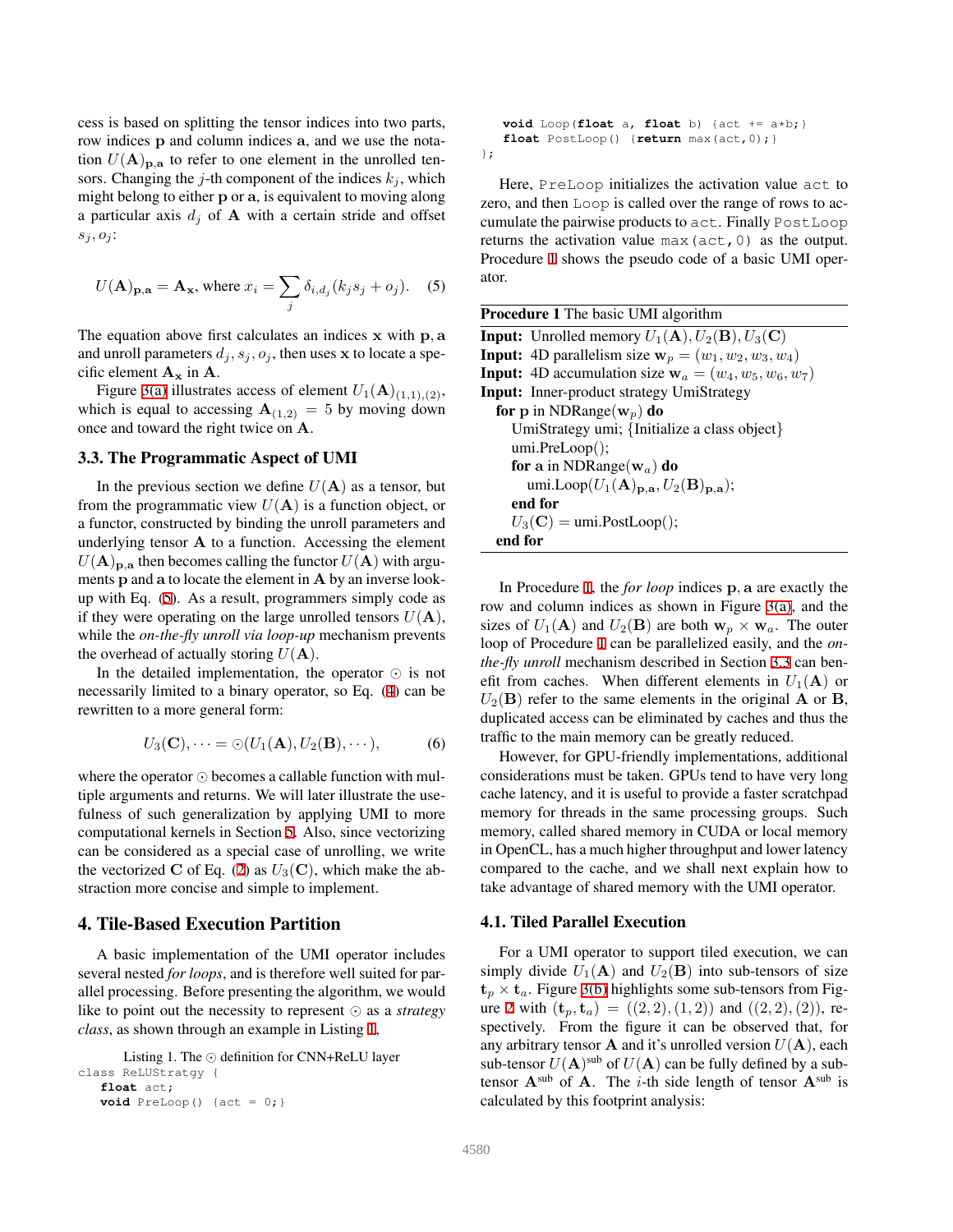$$
1 + \sum_{j} (t_j - 1)s_j \delta_{d_j, i}.\tag{7}
$$

Because computations for different rows can be carried out in parallel, grouping  $t_p$  rows together is thus equivalent to selecting the thread block size in CUDA, where a block with  $t_p$  threads could perform  $t_a$  Loop() operations within the elements of  $A^{sub}$ . Programmers are responsible for choosing appropriate  $(\mathbf{t}_n, \mathbf{t}_n)$  to ensure the size of  $\mathbf{A}^{\text{sub}}$ is reasonable.

Procedure [2](#page-4-0) describes the complete execution of the tiled UMI model. Instead of loading an elements of  $U(A)$  directly from  $A$ , we first load the sub-tensor of  $A^{sub}$  into the shared memory once, and programmatically unroll the tensor to  $U(\mathbf{A})^{\text{sub}}$  on-the-fly, thereby reducing both memory bandwidth and consumption to the degree comparable to unroll-free implementations.

<span id="page-4-0"></span>

| <b>Procedure 2</b> The Tiled UMI algorithm                                                                                       |
|----------------------------------------------------------------------------------------------------------------------------------|
| <b>Input:</b> Unrolled memory $U_1(\mathbf{A}), U_2(\mathbf{B}), U_3(\mathbf{C})$                                                |
| <b>Input:</b> 4D parallelism/accumulation size $w_p$ , $w_a$                                                                     |
| <b>Input:</b> 4D parallelism/accumulation tile size $t_p$ , $t_a$                                                                |
| <b>Input:</b> Inner-product strategy UmiStrategy                                                                                 |
| for $\mathbf{p}_b$ in NDRange( $\mathbf{w}_p/\mathbf{t}_p$ ) $\times$ $\mathbf{t}_p$ do                                          |
| for $\mathbf{p}_l$ in NDRange( $\mathbf{t}_p$ ) do                                                                               |
| $\mathbf{p} = \mathbf{p}_h + \mathbf{p}_l$                                                                                       |
| UmiStrategy umi;                                                                                                                 |
| umi.PreLoop();                                                                                                                   |
| for $a_b$ in NDRange( $w_a/t_a$ ) $\times$ $t_a$ do                                                                              |
| {Load $A^{\text{sub}}$ and $B^{\text{sub}}$ into shared memory accord-                                                           |
| ing to $\mathbf{p}_b$ and $\mathbf{a}_b$ }                                                                                       |
| for $a_l$ in NDRange( $t_a$ ) do                                                                                                 |
| umi.Loop $(U_1(\mathbf{A})_{\mathbf{D}_1,\mathbf{a}_1}^{\text{sub}}, U_2(\mathbf{B})_{\mathbf{D}_1,\mathbf{a}_1}^{\text{sub}});$ |
| end for                                                                                                                          |
| end for                                                                                                                          |
| $U_3(\mathbf{C})_{\mathbf{p},\mathbf{0}} = \text{umi.PostLoop}$ ();                                                              |
| end for                                                                                                                          |
| end for                                                                                                                          |
|                                                                                                                                  |

Register Tiling. Registers can act as another faster memory layer between the shared memory and processor cores. This technique, called register tiling, remains a key technique for thoroughly harnessing the power of GPUs. For the readers who are interested in how to implement nearly fully utilized kernels with register tiling, we recommend them to read [\[31](#page-8-1), [15,](#page-7-7) [20\]](#page-7-8).

In UMI, register tiling is equivalent to selecting a larger sub-tensor size  $(e_t) \times t_a$ , where  $e \in \mathcal{N}$  is a compile-time constant selected by programmers. From the previous discussion, a larger thread block size must be used in this case, but with register tiling we use the same thread block size to simulate a larger one. The benefits of register tiling include decreasing the amount of loads from shared memory, increasing the effective instruction density, and allowing the sharing of address calculation across smaller sub-tensors. In our implementation of GEMM,  $e = 4$  is selected, while  $e = 8$  is possible in heavily tuned kernels.

#### 4.2. Bank Conflict Avoidance

Most parallel computing systems are designed with matched number of processors and SRAM banks, and the performance drops drastically when processors request elements from the same SRAM at the same time. This problem, called bank-conflict, is not addressed in many papers about computation abstraction [\[25](#page-7-6), [18,](#page-7-16) [19](#page-7-14), [28](#page-7-13)], and is usually discussed in more specific applications like Eyeriss [\[3](#page-7-12)], which supports different kernel strides for CNN.

Two of the most common solutions are padding[[21,](#page-7-21) chap. 39] and XOR-hash[[17,](#page-7-22) [7,](#page-7-23) [9\]](#page-7-24), which have been proven to be useful for many specific cases. Both techniques cause small runtime overhead: padding wastes SRAM spaces, while XOR-hash requires extra instructions during indexing. To avoid bank-conflict for the UMI operator, we use both as well as the re-tiling technique.

Dealing with bank conflict is equivalent to finding division schemes of sub-tensor  $U(A)$ <sup>sub</sup> in UMI, such that each group is perfectly shuffled into different banks from the original  $\mathbf{A}^{\text{sub}}$ . First, columns in  $U(\mathbf{A})^{\text{sub}}$  is split spontaneously since elements with different accumulation indices  $t_a$  are executed sequentially; second, since the number of processors is fixed, the elements in a column are also scheduled to be accessed at different time slots.

Figure [4](#page-5-1) illustrates our solutions to avoid bank-conflict for UMI, where (i) shows an example that  $4 \times 4 = 16$ threads perform a  $3 \times 3$  convolution task under an 8processor/8-bank configuration. With the native tiling, the thread block are split into two  $2 \times 4$  groups as shown in (ii). Two possible access patterns are indicated in (ii) with different numbers. In (ii-a), conflicts for both groups are highlighted by bold borders, whereas (ii-b) resolves bank conflicts by padding 6 elements every 6 elements. To reduce the padding waste, (ii-c) uses only 2 padding with XORhash, obtained by swapping the first and last four elements in every other row. (iii) shows two different re-tiled grouping manners, and both could create conflict-free scenarios without any padding requirement in (iii-a).

Proof for Conflict-Free Execution for UMI In this part, we sketch out the proof of our bank-conflict avoidance scheme based on the examples in Figure [4.](#page-5-1) When a group accesses the elements in  $A^{sub}$ , the addresses without XOR-hash can be written as a set  $S =$  ${c + pi + qj + rk \mid i, j, k \in \mathcal{Z}_2},$  where  $|\mathcal{S}| = 8$  and c is an arbitrary integer standing for the starting address of the group. For example, in (ii-b) and (iii-a), those addresses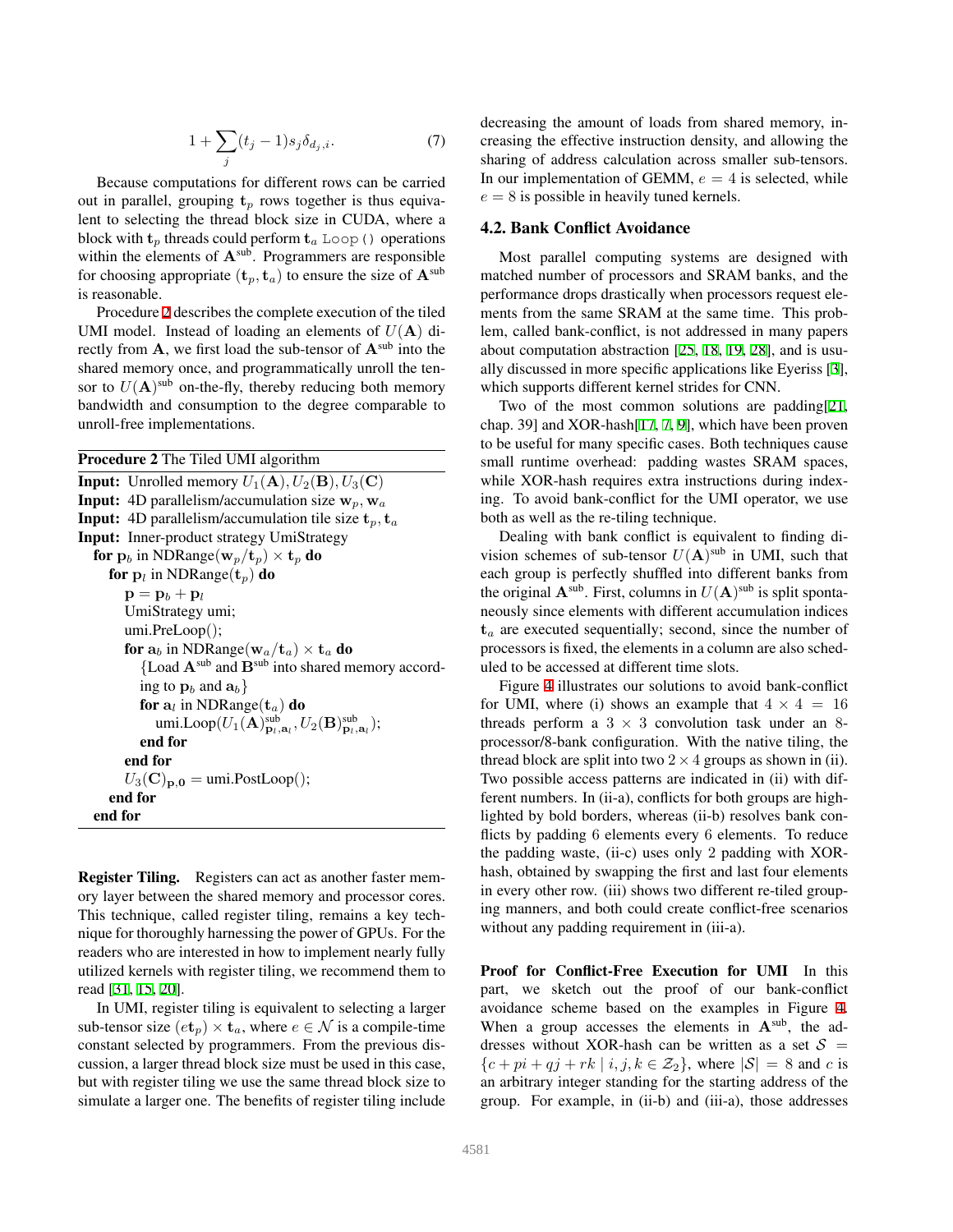

<span id="page-5-1"></span>Figure 4. (i) illustrages a block of  $4 \times 4$  threads is perform a  $3 \times 3$ convolution, requesting  $6 \times 6$  shared memory. (ii) and (iii) show a few accessing patterns under different grouping scheme; the leftmost figures show how the 36 elements are padded and distributed to 8 SRAM banks.

of the groups could be generated by  $(p, q, r) = (12, 2, 1)$ and  $(12, 6, 1)$ . If S mod 8, the bank numbers where the elements lie in  $A^{sub}$ , are unique, then bank conflict won't happen, and such uniqueness can be proven by contradiction.

The tuple  $(p, q, r)$  is  $(1, 2, 8)$  in (ii-c), and a XOR-hash function is used to prevent the bank conflict. By placing the a-th element at address  $h(a) = a \hat{ } (a \& 8) >>1$ , a hash function XOR-ing the 3rd bit onto the 2nd bit of a, the set of bank numbers become  $h(S) \mod 8$ , which should be unique in order to execute without bank conflict.

To prove the uniqueness, we will establish a contradiction on finding two equal elements with  $(i_1, j_1, k_1) \neq$  $(i_2, j_2, k_2)$  in  $h(S) \mod 8$ . The proof starts from the number in  $(p, q, r)$  with the least trailing zeros when represented in binary, which is  $p = 1 = 1_2$ . Eq. [\(8](#page-5-2)) says that adding numbers with more trailing zeros does not flip the lower bit(s) and thus implies  $i_1 = i_2$ .

<span id="page-5-2"></span>bit 0 of 
$$
h(c + i + 2j + 8k) = \text{bit 0 of } h(c + i)
$$
 (8)

The proof goes on  $q = 2 = 10_2$  and  $r = 8 = 1000_2$ , and  $j_1 = j_2$ ,  $k_1 = k_2$  can be proven by inspecting one bit at a time and by induction, establishing the contradiction as desired. Also, note that  $s_j = 0$  in Eq. ([5\)](#page-3-0) always generates addresses to the same bank, but these become broadcasts which are free for most parallel processors.

#### <span id="page-5-0"></span>5. Application and Evaluation

#### 5.1. Token Efficiency

Listing [2](#page-5-3) and [3](#page-5-4) shows a Bilateral Filter implemented with the UMI operator. In Loop(), the neighbour pixels

and two corresponding spatial weights are packed in the ar-ray i. Listing [3](#page-5-4) specifies the input as an  $h$ -by-w image divided into 16-by-16 blocks, and each thread in a block performs a  $k$ -by- $k$  local window scan. The middle lines represent the  $U(\cdot)$ s, and the range term  $\sigma_r$  is passed to the kernel at the last line.

```
Listing 2. An UMI strategy for bilateral filters.
class BilateralStrategy {
   float wsum, wxsum, center;
   struct Constant {float norm;};
   PreLoop(0,1) {wsum = wxsum = 0; center = i[0];Loop(0,3) {
       float d = n-i[0];
       float w = \exp f(d \star d \star c \cdot n \text{ or } m) \star i[1] \star i[2];
       wsum += w; wxsum += w*i[0];}
   PostLoop(1,0) \{o[0] = wxsum/wsum; }
};
```
<span id="page-5-4"></span>Listing 3. An UMI execution routine for bilateral filters . UMI::Execute<Bilateral>(

```
// size and tile size
   {{h,16}, {w,16}}, {{k,k}, {k,k}},
   // d_i, o_i, s_i for input
      {0,0,1}, {1,0,1},{{0,-k/2,1}, {1,-k/2,1}},
      {h, w} // h-by-w image
   // d_i, o_i, s_i for spatial weight
      {/*Nothing*/},
      {{0,0,1}, {/*Nothing*/}},
      {k} // vector of length k
   // More configurations of U() s \ldotsBilateral::Constant{0.1}
);
```
We collect kernels from open-source projects such as Caffe, OpenCV, and Parboil[[13,](#page-7-9) [1](#page-7-25), [26](#page-7-26)], and rewrite them using the UMI operator. Table [1](#page-6-0) shows the number of lexical tokens required to express different algorithms. It can be observed that programming with UMI increases the number of literals for defining  $d_i$ ,  $s_i$ , and  $o_i$ . However, the number of identifiers and operators consumed by UMI is even less than näive CPU implementations, because programmers only need to describe essence of the kernels without laborously moving the data between memory hierarchies. Operating on identifiers tends to be more error prone than defining separate literals, and therefore programming with UMI can greatly reduce coding efforts.

#### 5.2. Performance Evaluation

Owing to the register pressure caused by the overly aggressive optimization strategy in the compilers, we can only discuss a subset of the kernels here. Details of the problem will be described in [5.3](#page-6-1). The performance results are shown in Table [2.](#page-6-2) First, when compared against separable filter in OpenCV, UMI is slower for shorter convolution lengths owing to the pre-computation overhead, but prevails for longer convolution lengths. It is particularly interesting because, despite the simplistic nature of this kernel, we are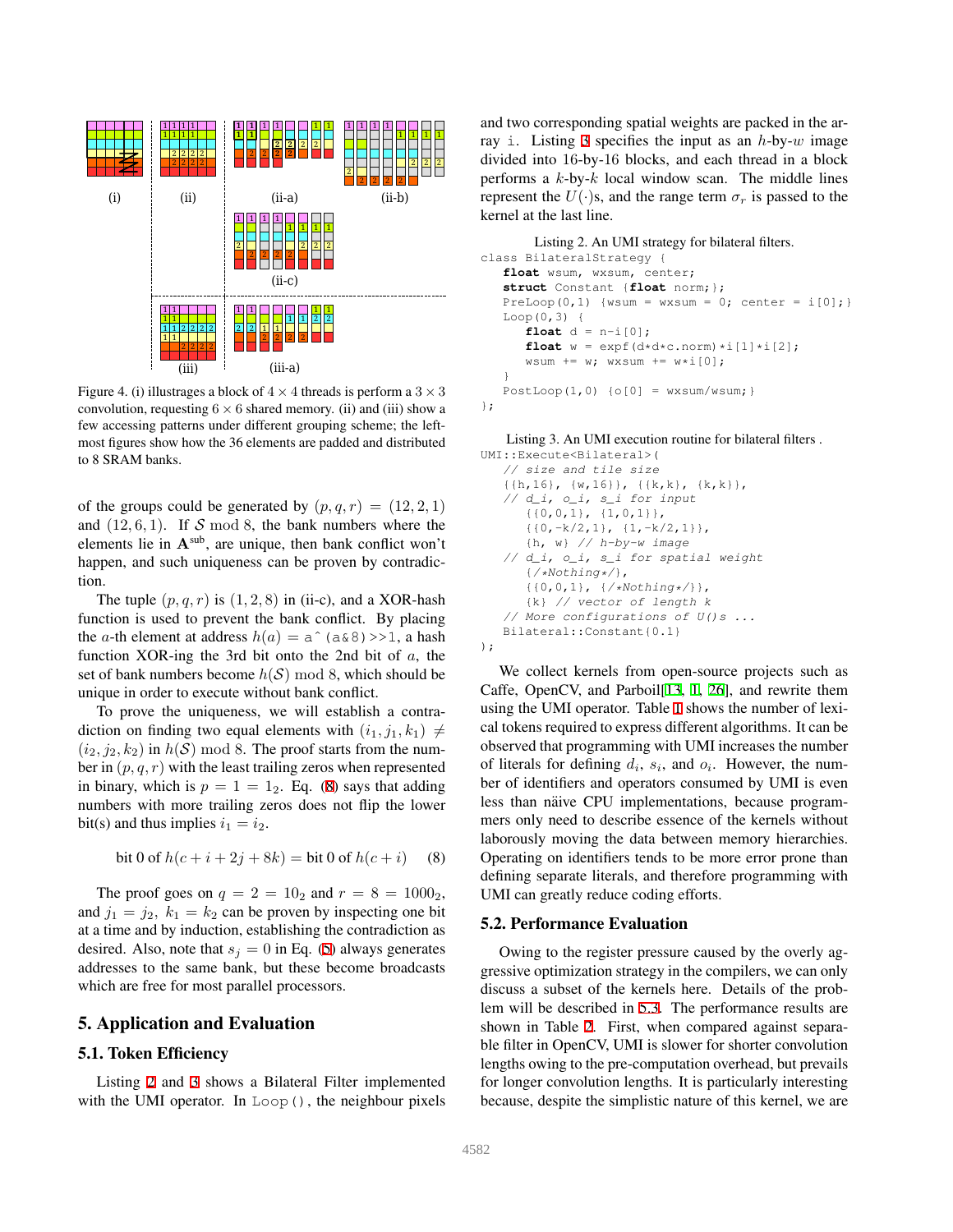| and reserved word. Energis include tokens like $\pm$ , $\angle\pm$ and $\cup$ $\angle\pm$ $\pm$ . |            | UMI    | Näive      | Tuned      |
|---------------------------------------------------------------------------------------------------|------------|--------|------------|------------|
| Kernel                                                                                            | Token type | (ours) | <b>CPU</b> | <b>GPU</b> |
| Motion                                                                                            | identifier | 49     | 80         | 194        |
| estimation                                                                                        | operator   | 11     | 45         | 106        |
|                                                                                                   | literal    | 67     | 12         | 38         |
| <b>Bilateral</b>                                                                                  | identifier | 69     | 87         | 122        |
| filter                                                                                            | operator   | 22     | 49         | 61         |
| [29]                                                                                              | literal    | 61     | 7          | 3          |
| Forward                                                                                           | identifier | 53     | 110        | 204        |
| propagation                                                                                       | operator   | 7      | 65         | 117        |
|                                                                                                   | literal    | 62     | 11         | 14         |
| <b>GEMM</b>                                                                                       | identifier | 34     | 34         | 146        |
|                                                                                                   | operator   | 7      | 20         | 35         |
|                                                                                                   | literal    | 59     | 4          | 3          |
| Integral                                                                                          | identifier | 24     | 23         | 50         |
| image                                                                                             | operator   | 6      | 14         | 22         |
|                                                                                                   | literal    | 42     | 3          | 8          |
| Separable                                                                                         | identifier | 35     | 50         | 91         |
| filter                                                                                            | operator   | 5      | 29         | 47         |
|                                                                                                   | literal    | 37     | 7          | 5          |
|                                                                                                   |            |        |            |            |

<span id="page-6-0"></span>Table 1. Kernel token size comparisons. Note we excluded functional signatures. Identifiers include type name, variable name, and reserved word. Literals include tokens like  $1.2$  f and  $0 \times 11$  f.

Table 2. Speed up ratios of GPU implementions of algorithms. The baseline is OpenCV, Parboil and Caffe, respectively.

<span id="page-6-2"></span>

| Kernels     | Note         | Speed up |
|-------------|--------------|----------|
| Separable   | $k=3$        | 0.35     |
| filter      | $k=30$       | 1.42     |
| Motion      |              | 6.51     |
| estimation  |              |          |
| Forward     | UMI $3+1s$   | 19.9     |
| propagation | UMI $9+1s$   | 26.4     |
|             | UMI $3+2s$   | 1.80     |
|             | UMI $9+2s$   | 2.83     |
|             | cuDNN $3+1s$ | 100      |
|             | cuDNN $9+1s$ | 109      |
|             | cuDNN $3+2s$ | 27.1     |
|             | cuDNN $9+2s$ | 27.3     |

able to extract an extra 30% performance gain. Second, although there remains a large gap between the generalpurposed UMI operator and the heavily-tuned cuDNN, the UMI operator still surpasses Caffe which is built on top of the heavily optimized cuBLAS linear algebra library from NVIDIA. Also, the UMI operator holds an edge against Caffe for smaller strides and larger kernels, showing a performance pattern in line with cuDNN.

#### <span id="page-6-1"></span>5.3. Limitations

The UMI operator focuses on abstracting and accelerating regular kernels, therefore it can not be used for datadependent kernels such as warping and tree-based algorithm. However, targeting such kernels is less effective, since they tend to be too memory-bounded to benefit from the shared memory. For example, NVIDIA's ray tracing library Optix[\[23](#page-7-28)] shows no more than 10x acceleration compared to CPU versions, and the warping functions in OpenCV are not accelerated by shared memory.

Second, although the UMI operator defines an effective and general method for using shared memory as read cache for the input tensors, it does not describe how to *write* the result to the shared memory.

In terms of execution efficiency, even though our UMI implementations is faster than most open-source kernels, we are not able to reach comparable performance against vendor-provided libraries such as cuDNN. We inspected the machine code and attributed the gap to excessive common sub-expression elimination (CSE) by the compilers. For example Listing [4](#page-6-3) is a GPU kernel performing 1-norm normalization on short vectors. Intuitively this kernel should use about 10 registers for  $\text{buf}[10]$ , but CSE recognizes the same pointers mem+i and retains the results between two loops even though it could be cheaper to calculate them again. As a result, a compiled version of this code uses roughly 10 floats and pointers, summed up to 30 registers in total, and this is the main reason why we couldn't use larger register tiles in [4.1](#page-3-4).

<span id="page-6-3"></span>Listing 4. Compilers can optimize incorrectly for the GPUs.

**float** buf[10], one\_norm; **for** (i = 0; i < 10;  $++i$ ) one\_norm  $+=$  abs(buf[i] = mem[i]); **for** (i = 0; i < 10;  $++i$ )  $mem[i] = but[i]/one\_norm;$ 

The XOR-hash for conflict-free execution also introduces a few bit-level instructions, injecting overheads into the innermost loop of kernel. However its implementation is cheap enough [\[17](#page-7-22), [7](#page-7-23), [9\]](#page-7-24), and it could possible be merged to existing load instructions.

# 6. Conclusions

In this paper, we described the UMI operator and how they can be implemented efficiently with the processor arrays in GPUs. We applied the operator to several applications and demonstrated substantial performance gains and code token reduction in most cases compared to open, stateof-the-art implementations.

In the near future, we plan to share our implementation to the open-source community, and explore possibilities for hardware implementations of the UMI in the form of a modification to the shared memory fetch unit. We will also investigate the limitations outlined in the paper, such that this operator can be used to apply to more algorithms in the fields of computer vision, pattern recognition, and scientific computation.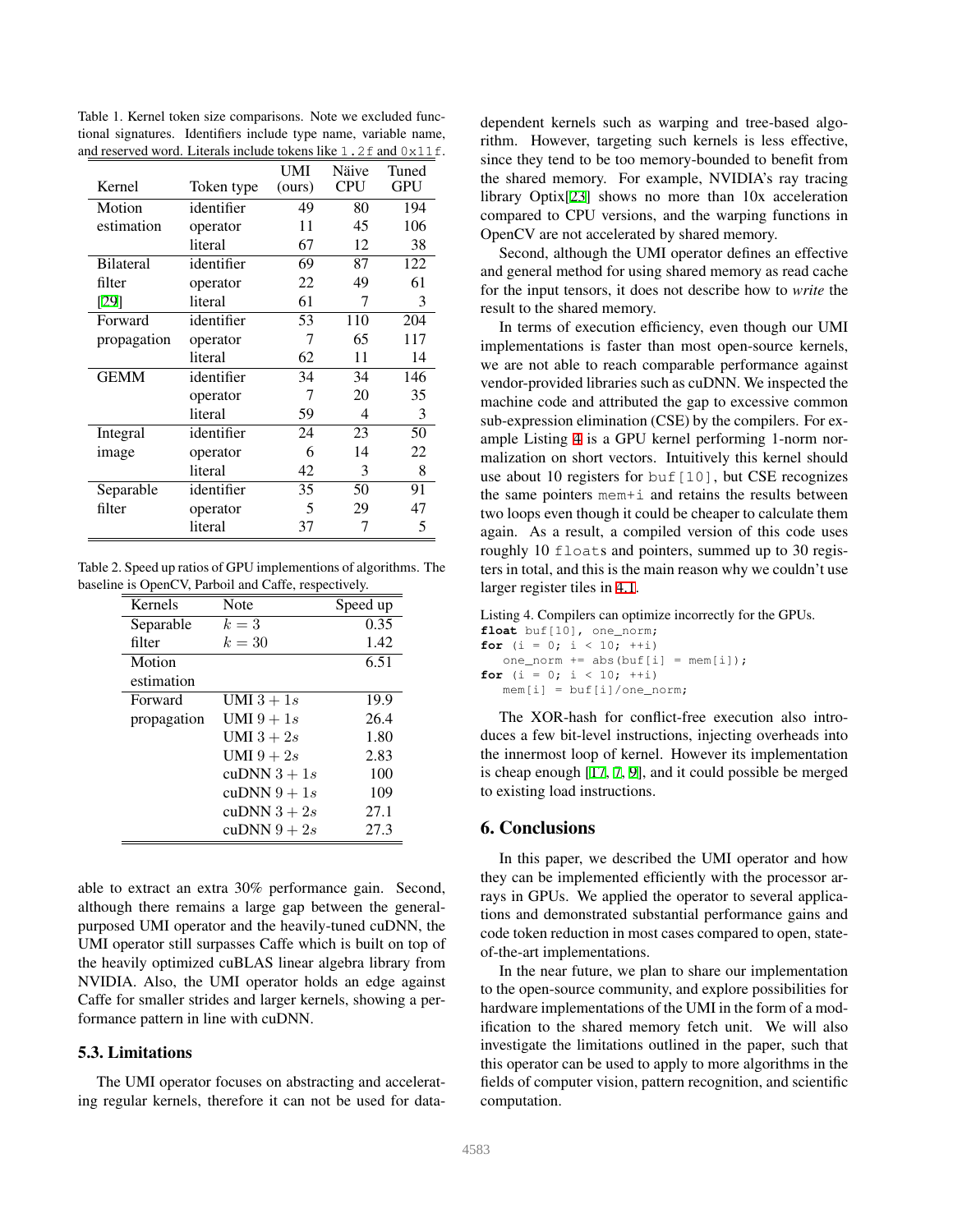Acknowledgement This work was partially sponsored by the Ministry of Science and Technology of Taiwan under Grants MOST 103-2622-E-002-034, and sponsored by MediaTek Inc., Hsin-chu, Taiwan.

# References

- <span id="page-7-25"></span>[1] D. G. R. Bradski and A. Kaehler. *Learning Opencv, 1st Edition*. O'Reilly Media, Inc., first edition, 2008.
- <span id="page-7-10"></span>[2] T. Chen, Z. Du, N. Sun, J. Wang, C. Wu, Y. Chen, and O. Temam. Diannao: A small-footprint high-throughput accelerator for ubiquitous machine-learning. *SIGPLAN Not.*, 49(4):269–284, Feb. 2014.
- <span id="page-7-12"></span>[3] Y. H. Chen, J. Emer, and V. Sze. Eyeriss: A spatial architecture for energy-efficient dataflow for convolutional neural networks. In *2016 ACM/IEEE 43rd Annual International Symposium on Computer Architecture (ISCA)*, pages 367– 379, June 2016.
- <span id="page-7-2"></span>[4] S. Chetlur, C. Woolley, P. Vandermersch, J. Cohen, J. Tran, B. Catanzaro, and E. Shelhamer. cudnn: Efficient primitives for deep learning. *CoRR*, abs/1410.0759, 2014.
- <span id="page-7-19"></span>[5] J. Dean and S. Ghemawat. Mapreduce: Simplified data processing on large clusters. *Commun. ACM*, 51(1):107–113, Jan. 2008.
- <span id="page-7-18"></span>[6] S. Ghemawat, H. Gobioff, and S.-T. Leung. The google file system. *SIGOPS Oper. Syst. Rev.*, 37(5):29–43, Oct. 2003.
- <span id="page-7-23"></span>[7] C. Gou, G. K. Kuzmanov, and G. N. Gaydadjiev. Sams: Single-affiliation multiple-stride parallel memory scheme. In *Proceedings of the 2008 Workshop on Memory Access on Future Processors: A Solved Problem?*, MAW '08, pages 350–368, New York, NY, USA, 2008. ACM.
- <span id="page-7-3"></span>[8] S. Han, X. Liu, H. Mao, J. Pu, A. Pedram, M. A. Horowitz, and W. J. Dally. EIE: efficient inference engine on compressed deep neural network. *CoRR*, abs/1602.01528, 2016.
- <span id="page-7-24"></span>[9] D. T. Harper and D. A. Linebarger. Conflict-free vector access using a dynamic storage scheme. *IEEE Transactions on Computers*, 40(3):276–283, Mar 1991.
- <span id="page-7-15"></span>[10] C. Harris and M. Stephens. A combined corner and edge detector. In *In Proc. of Fourth Alvey Vision Conference*, pages 147–151, 1988.
- <span id="page-7-17"></span>[11] J. Hegarty, J. Brunhaver, Z. DeVito, J. Ragan-Kelley, N. Cohen, S. Bell, A. Vasilyev, M. Horowitz, and P. Hanrahan. Darkroom: Compiling high-level image processing code into hardware pipelines. *ACM Trans. Graph.*, 33(4):144:1– 144:11, July 2014.
- <span id="page-7-4"></span>[12] S. Ioffe and C. Szegedy. Batch normalization: Accelerating deep network training by reducing internal covariate shift. *CoRR*, abs/1502.03167, 2015.
- <span id="page-7-9"></span>[13] Y. Jia, E. Shelhamer, J. Donahue, S. Karayev, J. Long, R. Girshick, S. Guadarrama, and T. Darrell. Caffe: Convolutional architecture for fast feature embedding. *arXiv preprint arXiv:1408.5093*, 2014.
- <span id="page-7-0"></span>[14] A. Krizhevsky, I. Sutskever, and G. E. Hinton. Imagenet classification with deep convolutional neural networks. In F. Pereira, C. J. C. Burges, L. Bottou, and K. Q. Weinberger, editors, *Advances in Neural Information Processing Systems 25*, pages 1097–1105. Curran Associates, Inc., 2012.
- <span id="page-7-7"></span>[15] J. Lai and A. Seznec. Performance upper bound analysis and optimization of sgemm on fermi and kepler gpus. In *Proceedings of the 2013 IEEE/ACM International Symposium on Code Generation and Optimization (CGO)*, CGO '13, pages 1–10, Washington, DC, USA, 2013. IEEE Computer Society.
- <span id="page-7-11"></span>[16] A. Lavin. maxdnn: An efficient convolution kernel for deep learning with maxwell gpus. *CoRR*, abs/1501.06633, 2015.
- <span id="page-7-22"></span>[17] Z. Y. Liu and X. B. Li. XOR storage schemes for frequently used data patterns. 25(2):162–173, Mar. 1995.
- <span id="page-7-16"></span>[18] R. T. Mullapudi, A. Adams, D. Sharlet, J. Ragan-Kelley, and K. Fatahalian. Automatically scheduling halide image processing pipelines. *ACM Trans. Graph.*, 35(4):83:1–83:11, July 2016.
- <span id="page-7-14"></span>[19] R. T. Mullapudi, V. Vasista, and U. Bondhugula. Polymage: Automatic optimization for image processing pipelines. *SIGARCH Comput. Archit. News*, 43(1):429–443, Mar. 2015.
- <span id="page-7-8"></span>[20] R. Nath, S. Tomov, and J. Dongarra. An improved magma gemm for fermi graphics processing units. *The International Journal of High Performance Computing Applications*, 24(4):511–515, 2010.
- <span id="page-7-21"></span>[21] H. Nguyen. *Gpu Gems 3*. Addison-Wesley Professional, first edition, 2007.
- <span id="page-7-5"></span>[22] H. Noh, S. Hong, and B. Han. Learning deconvolution network for semantic segmentation. *CoRR*, abs/1505.04366, 2015.
- <span id="page-7-28"></span>[23] S. G. Parker, J. Bigler, A. Dietrich, H. Friedrich, J. Hoberock, D. Luebke, D. McAllister, M. McGuire, K. Morley, A. Robison, and M. Stich. Optix: A general purpose ray tracing engine. *ACM Transactions on Graphics*, August 2010.
- <span id="page-7-20"></span>[24] W. Qadeer, R. Hameed, O. Shacham, P. Venkatesan, C. Kozyrakis, and M. A. Horowitz. Convolution engine: Balancing efficiency and flexibility in specialized computing. *SIGARCH Comput. Archit. News*, 41(3):24–35, June 2013.
- <span id="page-7-6"></span>[25] J. Ragan-Kelley, C. Barnes, A. Adams, S. Paris, F. Durand, and S. Amarasinghe. Halide: A language and compiler for optimizing parallelism, locality, and recomputation in image processing pipelines. *SIGPLAN Not.*, 48(6):519–530, June 2013.
- <span id="page-7-26"></span>[26] J. A. Stratton, C. Rodrigues, I. J. Sung, N. Obeid, L. W. Chang, N. Anssari, G. D. Liu, and W. W. Hwu. Parboil: A revised benchmark suite for scientific and commercial throughput computing. *Center for Reliable and High-Performance Computing*, 2012.
- <span id="page-7-1"></span>[27] C. Szegedy, W. Liu, Y. Jia, P. Sermanet, S. E. Reed, D. Anguelov, D. Erhan, V. Vanhoucke, and A. Rabinovich. Going deeper with convolutions. *CoRR*, abs/1409.4842, 2014.
- <span id="page-7-13"></span>[28] Y. Tang, R. A. Chowdhury, B. C. Kuszmaul, C.-K. Luk, and C. E. Leiserson. The pochoir stencil compiler. In *Proceedings of the Twenty-third Annual ACM Symposium on Parallelism in Algorithms and Architectures*, SPAA '11, pages 117–128, New York, NY, USA, 2011. ACM.
- <span id="page-7-27"></span>[29] C. Tomasi and R. Manduchi. Bilateral filtering for gray and color images. In *Sixth International Conference on Com-*